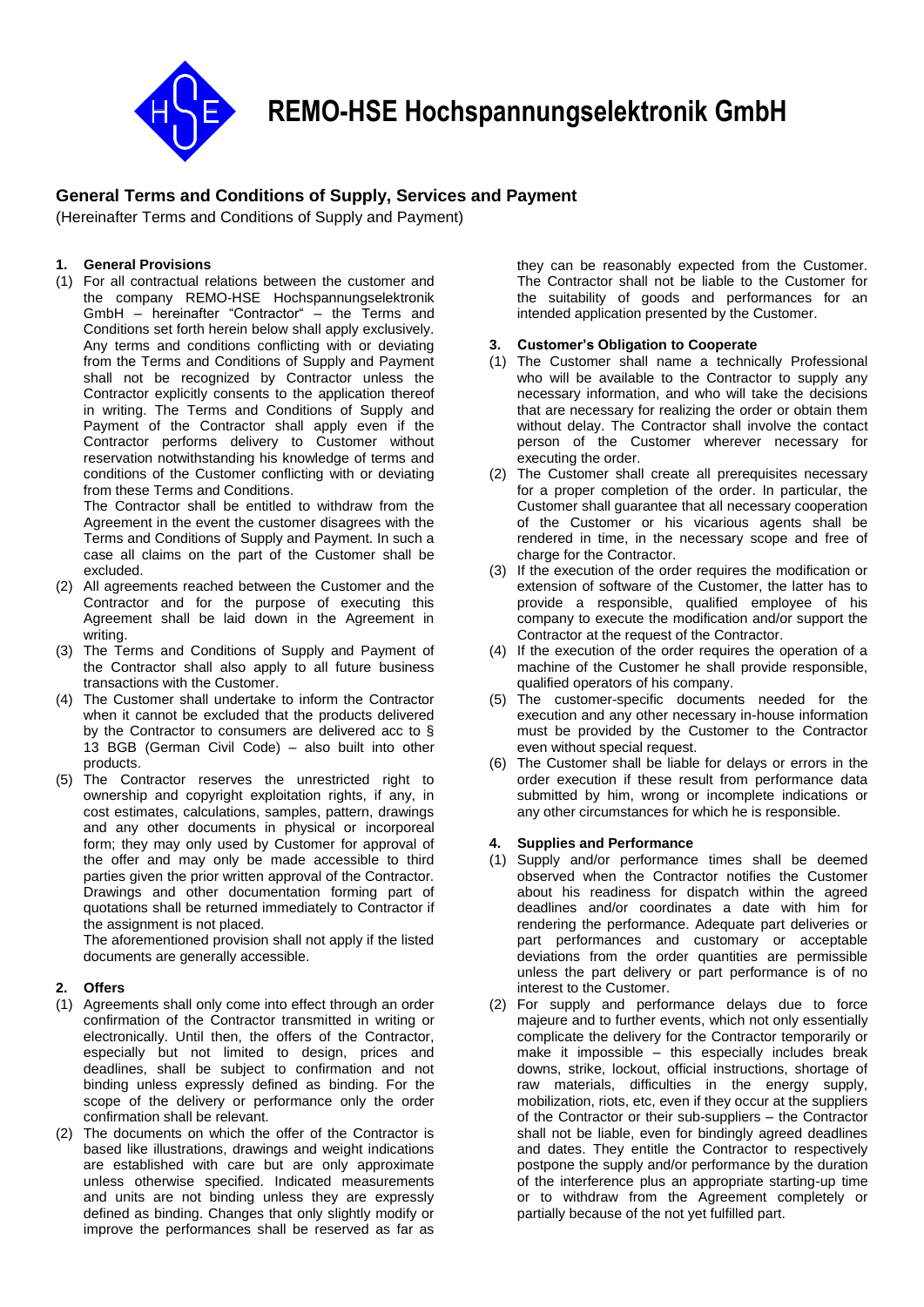- (3) As far as the event of force majored takes more than three months, following the setting of an adequate period of grace the Customer shall be entitled to withdraw from the Agreement as regards the not yet fulfilled part. In the event the delivery period is extended or in the event the Contractor is released from his obligation, Customer shall not be entitled to any claims for damages. Contractor can only refer to the abovementioned circumstances if he immediately notifies the Customer.
- (4) Provided that the Contractor is responsible for the noncompliance of bindingly agreed deadlines and dates or if he is in delay Customer shall be entitled to a delay compensation amounting to 0,5% for every completed week of the delay; in total, however, a maximum of 5% of the invoice value of the supplies and performances affected by the delay.
- (5) Customer's claims for damages due to delayed supplies as well as claims for damages instead of performance exceeding the limits specified in clause 4 (4) above shall be excluded in all cases of delayed supplies even upon expiry of a time set to the Contractor to effect the supplies. This shall not apply in cases of mandatory liability based on intention, gross negligence, or due to injury of life, body or health. Cancellation of the Agreement by the Customer based on statute shall be limited to cases where Contractor is responsible for the delay. The above provisions do not imply a change in the burden of proof to the detriment of the Customer.
- (6) Customer shall declare within a reasonable period of time whether the Customer cancels the Agreement due to the delayed supplies or insists on the supplies to be carried out.
- (7) Contractor shall render his services acc to state-of-theart pursuant to the performance requirement. Specifications by the Customer need to be in writing and have to be made known to the Contractor before the conclusion of the Agreement.
- (8) Orders shall be executed by observing the principles of proper execution of work through qualified employees or service partners authorized by the Contractor. The selection of the appointed employees and service partners shall be reserved to the Contractor.
- (9) The services shall be carried out, to the degree necessary for the proper execution of the order, at the Customer or the Contractor. If the services are carried out at the Customer he shall provide sufficient working means and work places to the employees of the Contractor. Customer has no competence to issue instructions to the employees of the Contractor. The employees of the Contractor shall not be included in the business operations of Customer.
- (10) Contractor shall be entitled to render the performance in adequate parts as long as this does not lead to unacceptable additional expenses for the Customer.
- (11) If dispatch or shipment is delayed at the Customer's request by more than one month after notice of the readiness for dispatch was given, the Customer may be charged, for every month commenced, storage charges amounting to 0,5 % of the price of the items of the supplies; but in no case more than a total of 5%. The contractual parties may prove that higher or, as the case may be, lower storage costs have been incurred.

# **5. Secrecy**

- (1) Customer undertakes to keep all confidential information he received by the Contractor strictly confidential; they may only be disclosed to third parties with the express written consent of the Contractor.
- (2) Confidential are all information, facts, documents, data and/or knowledge, especially technical and/or economic

information, construction documents, specifications, drawings, samples, prototypes, test results and/or any other know how (hereinafter "Confidential Information") that Customer received or will receive as a result of negotiations and/or talks from the Contractor, its General Managers, employees and/or consultants, in writing, in text form or verbally. Confidential Information are furthermore all compilations, files, calculations, experiences, technologies, electronic, electro-magnetic or visual data carriers, prices and/or conditions in which embodiment whatsoever. Confidential Information comprises all copies made thereof, all self generated material and summaries Confidential Information are not the ones that were in the public domain at the time of their transmission.

(3) The obligation to secrecy shall remain effective after the termination of this Agreement. It shall not expire until and insofar the know-how in the Confidential Information is in the public domain. Accordingly, Customer shall commit his employees to secrecy.

### **6. Prices, Shipment, Packaging**

(1) Prices, fees as well as incidental expenses shall be calculated acc to the written agreements. If there are non Contractor shall be entitled to calculate the list prices of the current REMO-HSE Hochspannungselektronik GmbH price list and fees (as per specific hourly rates of Contractor that are sent on request) valid at the day the performance is rendered. In the absence of specific prices for the relevant performance the generally accepted market price shall be deemed agreed. On principle, the prices and fees do not include commuting expenses, travel expenses, packaging expenses, freight expenses and insurance in the event the performance is rendered somewhere else than the business place of Contractor. These costs are invoiced to the Customer separately. All prices and fees are ex works excluding packaging plus the respectively valid legal turnover tax.

If there is an accelerated way of transportation at the request of Customer he shall bear any hereby arising additional costs.

- (2) Shipment shall be effected at the risk of Customer. The risk of accidental destruction and accidental deterioration shall be passed to the forwarder with the delivery, to the Customer at the latest when leaving the plant. If the shipment is delayed for reasons the Contractor is not responsible for the passing of the risk shall be effected with the notification of the readiness to deliver.
- (3) The selection of the adequate transportation means (airplane, railway, automobile) is incumbent on the Contractor. Contractor shall choose a transportation means suitable to the cause. Any accruing expenses for assembly fitters and other personnel of the Contractor shall be regulated acc to the relevant valid tax laws of the respective country (Federal Tax Sheet Part 1) for journeys abroad. For journeys within the country, the lump-sum amounts for additional costs for meals in acc with LStrR 39 shall be applied. When using a car, Euro 0.75 shall be charged for each kilometre driven.
- (4) Leasing pallets shall remain property of Contractor and have to be returned in impeccable condition with the next delivery. The return of equivalent or similar pallets shall be permitted. If the return is not effected within one month after delivery Contractor shall invoice its costs of sales. The Customer shall be entitled to return transport packages of our deliveries to Contractors registered office. The packages must be clean, free from foreign matters and sorted by substances. Otherwise Contractor shall be entitled to charge the Customer for the additional costs incurred for the disposal.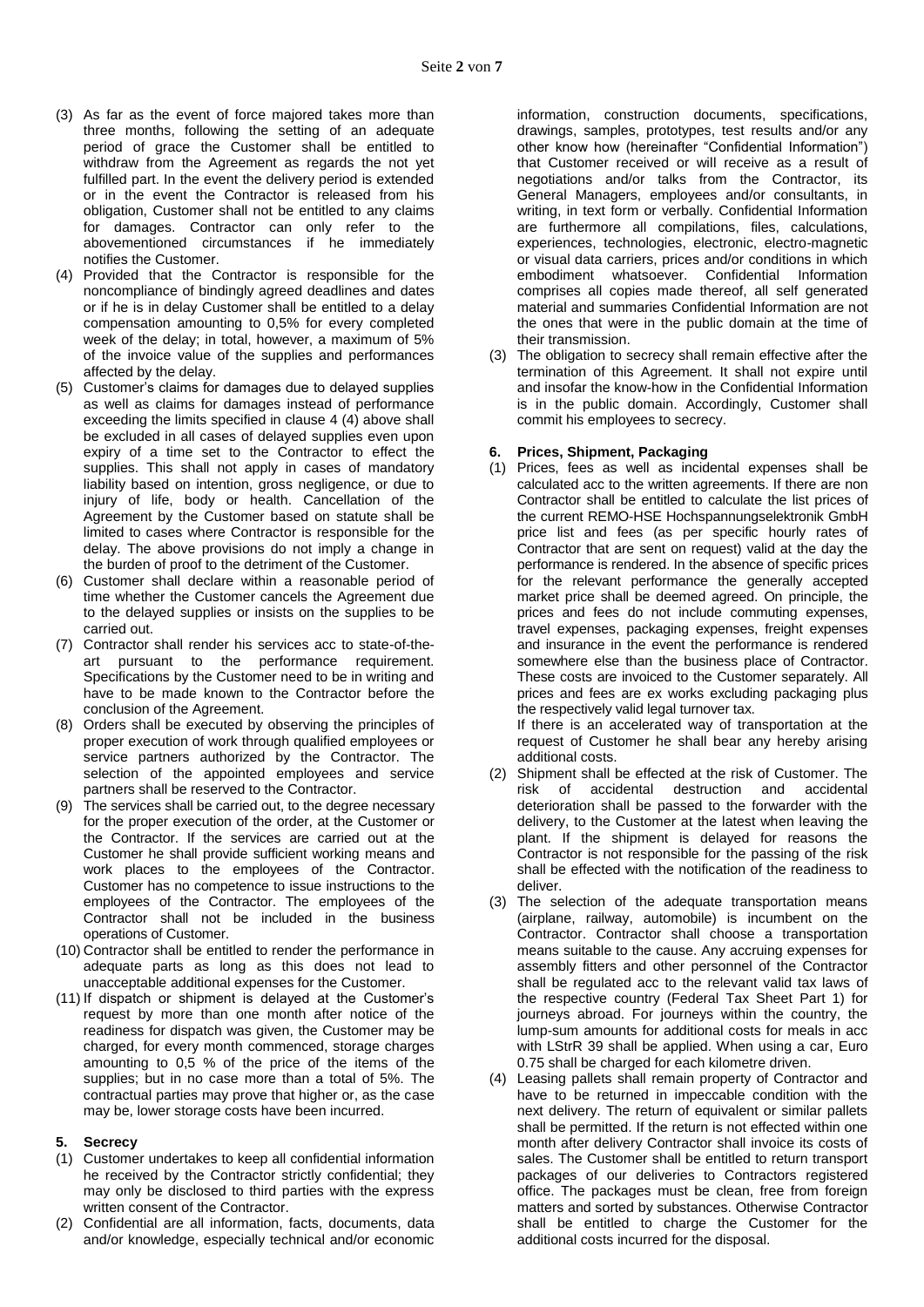### **7. Invoicing, Payment and Assignment of Claims**

- (1) Invoices shall become due within 14 days less 2 % discount after invoicing and delivery to Contractor or within 30 days after invoicing and delivery to Contractor without deduction. If the performance within a contract of work and service has not yet been accepted at least half of the invoice shall be due for payment.
- (2) Agreed payment periods shall be deemed observed when the amount to be paid is available to the Contractor at the due date. Cheque and bills shall only be accepted on account of performance. There is no entitlement that the Contractor accepts the aforementioned payment means.
- (3) Customer shall only have a retention right as regards claims from the same contractual relationship that are uncontested or against which no legal recourse is possible. In the latter case, he may retain the payment of compensation with defects of parts of the delivery or performance only to the amount that corresponds to the value of the defect delivery or performance.
- (4) Payments shall first be used by Contractor to clear older debts of Customer. In the event that interest has already been incurred the Contractor shall be entitled to set-off the payments, first with the interest and finally with the principal claim.
- (5) If Customer delays payment Contractor shall be entitled to charge interest to the legal amount valid at the time.
- (6) In the event the solvency of Customer is doubted, especially in case of outstanding payment, suspension of payment, quest for a compromise settlement or a moratorium on the part of Customer, the whole claim of Contractor shall immediately become due. The same shall apply if insolvency procedures are opened over the assets of Customer or the opening was refused because of lack of assets. In this case, Contractor may demand advance payments or securities and revoke payment targets. After payment entry, Contractor shall completely bring about his performances towards Customers. The right for withdrawal from the Agreement shall not be affected.
- (7) An assignment of the claim or collection through third parties shall be permissible.
- (8) Customer shall only have the right to set-off claims that have become final or are uncontested.

#### **8. Provision of Materials and Parts**

Devices, machines or any other accessories provided to Customer on loan or on hire shall remain the property of Contractor. They must be clearly identified by Customer as property of Contractor any may only be used for the agreed purposes. Customer shall treat them with care and protect them against the access of third parties. Customer shall immediately inform Contractor in writing in case of loss or damage as well as with seizure or other impairments through third parties. In cases of seizure or impairments Customer shall indicate the property of Contractor. Customer shall replace Contractor all damages and costs that are generated by a possible violation of this obligation and hence necessary investment measures against accesses of third parties. If Contractor carries working material and/or working means for rendering his performance Customer shall provide him free of charge with a suitable possibility for safely storing them.

### **9. Retention of Title**

(1) Until the fulfilment of all claims (including any balance claims from account current) which Contractor is entitled to for any cause in law against Customer now or in future, the Contractor shall be granted the following securities which he will release on demand at his discretion as far as their value sustainable exceeds the claims by more than 10%.

- (2) The goods shall remain property of Contractor. Processing or transformation is always executed for Contractor as manufacturer, however, without obligation for him. If the (co) property of Contractor lapses by connection, it is agreed now already that the (co) property of Contractor in the uniform matter passes to Customer ad valorem (invoice value). Customer keeps the (co) property of Contractor without charge. Goods in which Contractor is entitled in (co) property shall in the following be referred to as Reserved Goods.
- (3) Customer shall be entitled to process and sell the Reserved Goods in the ordinary course of his business dealings as long as he is not in arrears. Pledging or collateral assignments are inadmissible. The claims resulting from further sale or a further legal justification (insurance, unlawful act) with regard to the reserved goods (including any balance claims from account current) Customer now already assigns as security to the full extent to Contractor. Contractor shall grant him revocable authorization to collect the claims assigned to Contractor for him on his behalf. This authorization for collection can be revoked only when Customer does not properly fulfil his payment obligations.
- (4) On access of third parties to the reserved goods, especially pledging, Customer shall point out the property of Contractor and immediately inform him so that Contractor can enforce his property rights. As far as third parties are not able to reimburse Contractor for legal or extrajudicial costs generated in this connection, Customer shall be liable for this.
- (5) On behaviour of Customer contrary to the Agreement in particular default in payment – Contractor shall be entitled to withdraw from the Agreement and to demand the reserved goods.

### **10. Acceptance**

Customer may not refuse the acceptance of deliveries due to minor defects.

### **11. Warranty**

- (1) All supplies and performances owed by Contractor shall be effected carefully and properly acc to the respective state-of-the-art technology as well as the relevant safety regulations. Warranty shall not be assumed for test products not yet released but used in the development stage of Customer; pre-series devices and/or prototypes or for services. Within his services, however, Contractor shall assume liability that he will work carefully and professionally.
- (2) After the successful acceptance with contracts for work and services, only an objection to the work due to concealed defects is possible. After having identified the defect it must be reprehended immediately. If no complaint is effected within two (2) weeks after the defect was identified the work shall be deemed approved by Customer. The complaint must detail the defects in writing.
- (3) In purchase agreements, the provisions of § 377 HGB (German Commercial Code) shall be applicable. A waiver by Customer is expressly objected.
- (4) Within justified complaints all those parts or performances have to be remedied, newly delivered or newly rendered free of charge at the discretion of Contractor that display a quality defect provided that its cause already existed at the time the risk was passed. The expiry of the fixed term for newly delivered goods or newly created works with appropriate use shall be twelve months after transfer of risk to Customer, when the latter is a merchant unless another period is stipulated by mandatory law. Towards users the legal provisions shall apply.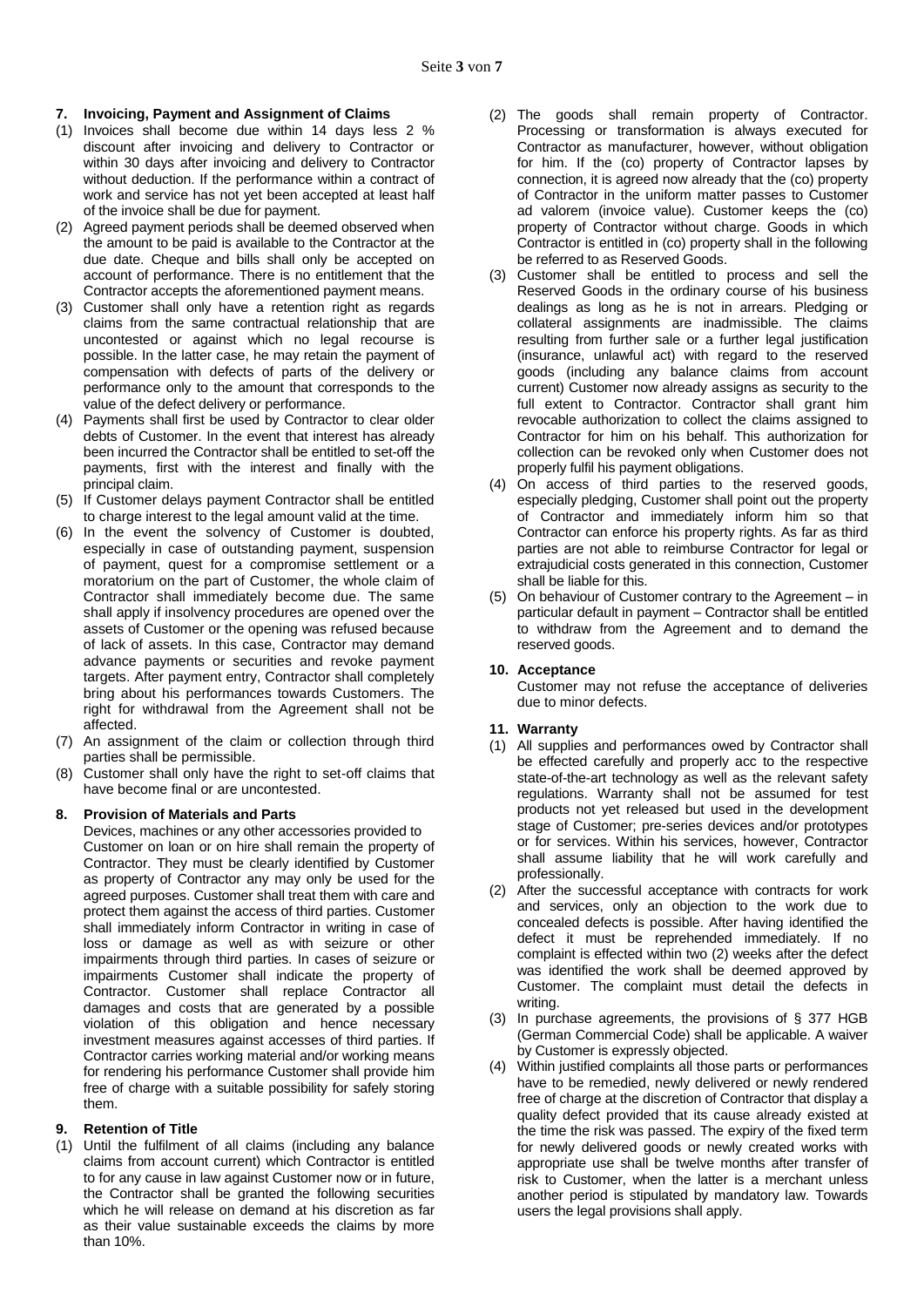- (5) Contractor shall be granted the opportunity of subsequent performance within an adequate period of time.
- (6) Any claims of Customer because of expenses made necessary for the purpose of subsequent performance, especially costs for transportation, labour and material, shall be excluded if the expenses increase because the subject of the delivery was subsequently brought to another place than the registered seat of Customer unless such transportation is consistent with its intended use.
- (7) Any recourse claims of Customer against Contractor acc to § 478 BGB (recourse of Entrepreneur) shall exist only to the extent that his Customer is a consumer, and Customer has not entered into any agreements with his Customer going beyond the mandatory statutory claims. Item 11 (6) shall apply mutatis mutandis to the scope of the Customer's recourse claim against Contractor pursuant to § 478 sect. 2 BGB (German Civil Code).
- (8) Liability for any damages shall be excluded to the extent they are not expressly determined in the aforementioned provisions, also to the extent they did not occur on the delivery item itself. Excluded from this shall be damages caused by intention or gross negligence of owner; executive or vicarious agents of Contractor or resulting from culpably infringement of cardinal obligations. In the latter case, however, liability shall only be assumed for the typically occurring, predictable damage. Cardinal obligations are obligations whose performance makes orderly performance of this agreement at all possible and on whose performance the contractual party may regularly rely: furthermore, the exclusion of liability shall not be applicable in cases in which with defects of the delivery item, liability is assumed for injuries to life, body or health or for damages of things caused by privately used items.
- (9) The claim for warranty expires when the result of the performance and/or execution or the delivery item of Contractor were modified. If the Customer refuses Contractor to view and inspect the objected defects, or if he rectifies them without prior approval of Contractor, the claim for warranty shall also expire unless Customer had to immediately act himself because of the risk of deterioration. The claim for warranty shall not refer to natural wear and tear and not to damages that arise after the risk has passed as a result of incorrect or careless treatment, overuse, unsuitable operating resources and due to electrical and/or mechanical influences going beyond the proper use.
- (10) Should there be a serial defect in exceptional cases, Contractor at his discretion shall replace or repair the affected devices of this series. If the product of Contractor in this connection is built in another product, the contractual parties shall jointly agree if and to what extent the products have to be exchanged or repaired. In this case, Contractor shall replace Customer's justified costs upon prior coordination and written agreement with Customer. Customer may claim the regulation of this subsection exclusively within the warranty period. Serial defects are defects in which the materials and components delivered by Contractor have a defect frequency that lies distinctively outside the usually expected values or the values indicated by Contractor.
- (11) For deficiencies in title, the foregoing provisions shall apply accordingly subject to the provisions in paragraph 18.

#### **12. Liability / other claims for damages**

(1) Any further liability for damages other than those provided for in item 11 shall be excluded, regardless of the legal nature of the asserted claim. This shall, in particular, apply to claims for damages resulting from culpa in contrahendo, due to other breaches of

obligations or due to claims in tort for the compensation of property damage in accordance with § 823 BGB (German Civil Code).

- (2) The limitations of customer's claims pursuant to item 12 (1) shall also apply if customer does not require damages but performance, and instead of said performance asserts useless expenditure.
- (3) Insofar as the liability for damages towards customer is excluded or limited, this shall also apply with respect to the personal liability for damage of employees, members of staff, co-operators, representatives and vicarious agents of contractor.
- (4) The compensation of damages caused to customer by the use of unreleased test products, pre-series devices and/or prototypes still in the development phase shall be excluded.

### **13. Withdrawal / Cancellation**

- (1) If the delivery or performance is subsequently rendered impossible for reasons Contractor is responsible for Customer shall be entitled to withdraw from the Agreement. In the event of partial impossibility he shall be entitled to withdraw as regards the part of the contractual performance whose fulfilment has become impossible. If the partial fulfilment of the Agreement is no longer of interest to Customer he may withdraw from the Agreement as a whole. In such cases, Customer shall only be entitled to compensation in damages under the conditions stipulated in item12.
- (2) In the event Contractor is not responsible for the impossibility of fulfilling the Agreement, the Agreement shall be adjusted by mutual consent as far as economically reasonable. Otherwise both contractual parties may withdraw from the Agreement fully or partially.
- (3) If the expiry of usage rights is connected with the withdrawal from the Agreement or the cancellation Customer shall undertake to immediately return to Contractor the original as well as all copies and partial copies as well as any modified copies of software programs connected with other program materials, specifications and other copy-righted documents of Contractor or to destroy them upon prior agreement with Contractor. This shall not apply as far as there are legal obligations as regards their retention. Customer shall immediately point this out to Contractor in writing. When software is returned, these "General Terms and Conditions of Delivery and Payment" shall be expanded by the provisions of the End User License Agreement (EULA) of the Contractor. In case of conflicts between the provisions of EULA and these "General Terms and Conditions of Delivery and Payment" the provisions of EULA shall take priority.
- (4) If the delivery or performance becomes subsequently impossible for reasons the Customer is responsible for; if he cancels the Agreement without the right to cancel or without a reason to cancel; or if Customer withdraws from the Agreement he shall replace Contractor any incurred expenses, costs and any other direct and indirect damages.

#### **14. Quality Assurance**

Contractor shall maintain a qualified quality management system acc to ISO 9001-2008.

#### **15. Product liability**

As far as the contractor is liable to pay compensation for a defect acc to the provisions of the Product Liability Act, the extent of liability shall exclusively be subject to the regulations of this law. Any further liability shall expressly require a written agreement.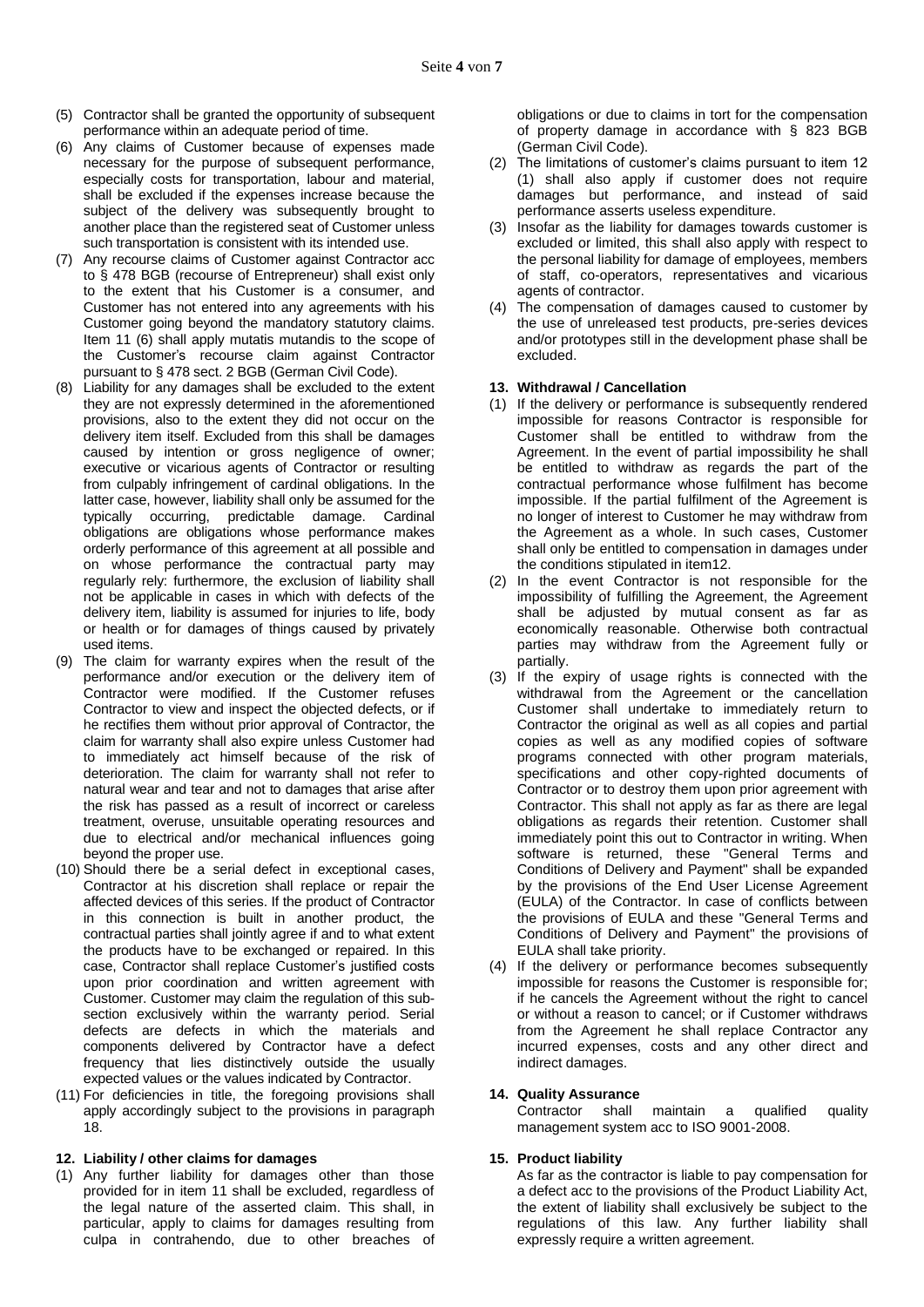### **16. Construction Modifications, Illustrations and Descriptions**

Contractor reserves the right to modify the construction at any time; however, he is not obligated to carry out such modifications to products already delivered. The illustrations, dimensions, descriptions, technical details as well as packaging units indicated in the respective datasheets are not binding; Contractor expressly reserves the right for modifications.

# **17. Copyrights**

- (1) As far as in the products of Contractor purchased permanently by Customer software of Contractor is employed, Customer shall receive from Contractor the non-exclusive right, unlimited in time, to use the software for the application of the product according to agreement. The term "software" shall include the computer software, the related media, printed material, application documentation, electronic operating instructions and online operating instructions. Unless the following rulings expressly state otherwise, the term "software" shall also include the updates and upgrades that go with the original version. As far as Contractor provides Customer with his products for a limited period, Customer shall receive the non-exclusive right of use limited in time to use the software of Contractor for the application of the product according to agreement. As regards the remuneration for the use of the software and any possible maintenance agreements the parties shall conclude a separate agreement.
- (2) Customer undertakes to ensure that everybody who uses this program observes this licence agreement. In the absence of other agreements Customer may only use the program simultaneously on one computer. The term "Program" comprises the original program, all duplications (1 copy) thereof as well as parts of the program even if they are linked with other programs. A program consists of machine-readable instructions, audiovisual contents and the relevant licence material. Furthermore, the licence provisions of the respective program manufacturer shall be effective. A "use" of the program exists when the program is in the main memory or on a storage medium of a computer. A program that is installed on a network server only for the purpose of distributing the program shall be deemed as not used.
- (3) The licence fees raised by Contractor shall be oriented in the frequency of the use (for instance number of users); the resources (for example processor size) or a combination of both. If the access to a program is controlled by a licence administration program copies may be produced and stored on all machines that stand under the control of this licence administration program but the use must not exceed the total number of permitted users or resources.
- (4) Customer may run a data protection acc to codes of practice and create the necessary backups of the programs. If the manual is on a data carrier it may be printed out in paper. Customer may not alter or remove any copyright notes of Contractor. Customer shall not be entitled to use, copy, process or transfer the software into another form of expression or translate it in any other way than herein described if such conversion is not stipulated by express legal provisions. He shall not be entitled to rent or lease the software or to grant sublicenses.
- (5) With the end of the usage right limited in time or by effectiveness of a cancellation or rescission all usage rights in the software shall expire as well as any copies or written documentations on promotion means which Customer obtained from Contractor. Customer shall delete all stored programs from his computer unless he is obligated legally to a longer retention period. The other

collateral duties of Customer towards Contractor shall continue to exist beyond a possible cancellation or a termination of the Agreement.

(6) For any case of offense against one of the duties regulated under this item 17 Customer shall pay Contractor a contractual penalty of 10 % of the overall order value to the exclusion of the plea of connection with any previous act of contravention, at least, however, EUR 5.000,00.

### **18. Industrial Property Rights/Deficiencies in Title**

- (1) As far as Contractor renders the performance covered by the Agreement in accordance with production descriptions, plans, drawings, instructions or any other documents of Customer or in accordance with devices obtained from him for reproduction, Customer shall guarantee that with the execution of the order no rights of third parties, especially no industrial property rights or copyrights (hereinafter referred to as "IPR") are infringed directly or indirectly. In particular, the non-infringement of the rights of third parties shall insofar not constitute a stipulated condition of the delivery or performance to be rendered by Contractor. Contractor shall not be obligated to independently verify conflicting rights of third parties. However, Contractor shall inform Customer about any rights of third parties that became known to him.
- (2) In cases of paragraph 18 (1), Customer shall indemnify Contractor against any claims by third parties and compensate any damages that might accrue to Contractor upon first request.
- (3) In the event a third party asserts a claim against Contractor to refrain from further performance, production or delivery of the devices covered by the Agreement in cases of paragraph 18 (1) with reference to a property right position, a right of use or an intellectual property, Contractor shall be entitled – without examining the legal position– to withdraw from the order and demand compensation from Customer for his expenses incurred so far. Any documents, devices and suchlike submitted to Contractor that did not lead to the order shall be returned on request against reimbursement of costs. Otherwise Contractor shall be entitled to destroy those three (3) months after having placed the offer.
- (4) Unless otherwise agreed in writing, Contractor shall provide the supplies free from third parties' industrial property rights and copy-rights with respect to the country of the place of destination only. If a third party asserts a justified claim against the Customer based on an infringement of an IPR with respect to the supplies made by Contractor and then used in conformity with the Agreement, Contractor shall be liable to Customer within the time period for warranty stipulated in item 11 (4) as follows:

a) Contractor shall choose whether to acquire, at its own expense, the right to use the IPR with respect to the supplies concerned or whether to modify the deliveries such that they no longer infringe the IPR or replace them. If this would be impossible for the Contractor under reasonable conditions, Customer may cancel the Agreement or reduce the remuneration pursuant to the applicable statutory provision.

b) The liability of Contractor to pay damages shall be governed by item 11 and/or 12.

c) The Customer shall immediately notify Contractor of any such claim asserted by the third party in writing and leave any protective measures and settlement negotiations to the discretion of Contractor. If the Customer stops using the supplies in order to reduce the damage or for other good reason, he shall be obliged to point out to the third party that no acknowledgement of the alleged infringement may be inferred from the fact that the use has been discontinued.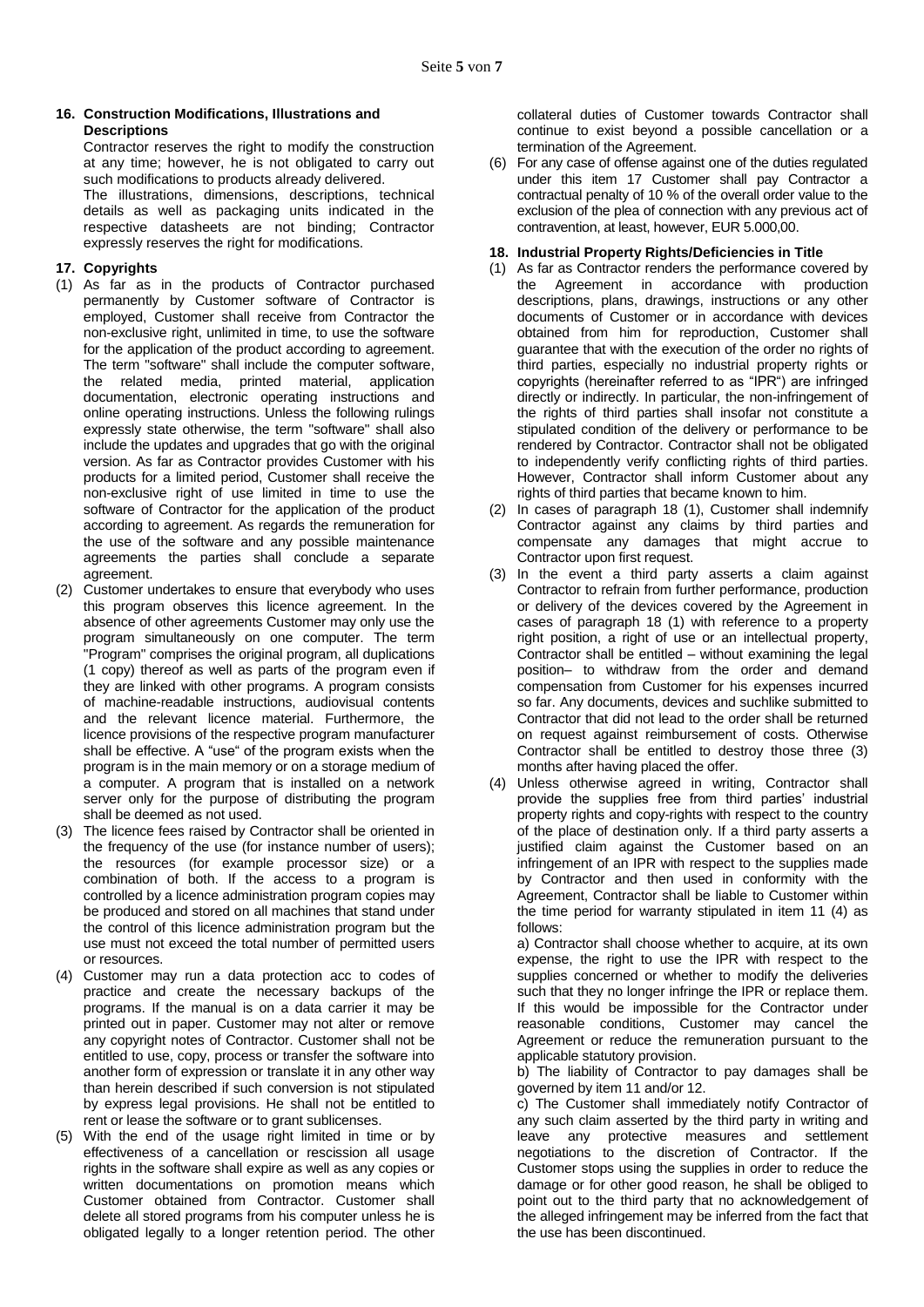- (5) Claims of Customer shall be excluded if he is himself responsible for the infringement of an IPR.
- (6) In addition, with respect to claims by the Customer pursuant to item 18  $(4)$  a) above, items 11  $(5)$  and  $(7)$ shall apply mutatis mutandis in the event of an infringement of an IPR.
- (7) Where other defects in title occur, item 11 shall apply mutatis mutandis.
- (8) Any other claims of the Customer against Contractor and its agents or any such claims exceeding the claims provided for in this item 18, based on a defect in title, shall be excluded.

### **19. Obligations ElektroG**

- (1) Customer represents and guarantees that he will affect the disposal of the goods or devices after the end of their usage, at own cost and according to all applicable legal provisions and standards. He shall waive any claim against Contractor out of, and indemnify and hold harmless Customer against any and all claims, also of third parties, in connection with § 10 sect. 2 of the German ElektroG (obligation of manufacturer to take back goods or devices).
- (2) In case Customer passes goods to commercial third parties and does not transfer by contract the obligation to effect the disposal and to reiterate such transfer of obligation to their further customers as well, Customer shall be obliged to take back and effect the disposal of the goods after end of their usage, at own cost and according to all applicable legal provisions and standards. All rights and claims of Contractor against Customer regarding said representations and guarantees, said transfer of obligations, said waivers, indemnifications and hold harmless obligations, shall not become time-barren under any statute of limitations of actions until two years after the definite end of usage of the respective goods or devices. The two year's term for suspension of the statute of limitation of action shall not begin earlier than with the receipt of written information of Customer to Contractor regarding the end of usage of the goods or devices.

#### **20. Transmission of Order**

Contractor shall be entitled to pass on the order or relevant parts of the order to third parties without the prior written approval of Customer. Contractor shall be liable for the third party as for an own vicarious agent..

### **21. Data Protection**

The contractual parties shall treat personal data of the other contractual party in accordance with the Federal Data Protection Law.

### **22. Transfer of Risk**

(1) Even where delivery has been agreed freight free, the risk shall pass to the Customer as follows:

a) If the supplies do not include assembly or erection, at the time when the supplies are shipped or picked up by the carrier. Upon request and costs of Customer, the Contractor shall insure the supplies against the usual risks of transport;

b) If the supplies include assembly or erection, at the day of taking over in the own works or, if so agreed, after a fault-free trial run.

(2) The risk shall pass to the Customer if dispatch, shipping, the start or performance of assembly or erection, the taking over in the own works or the trial run is delayed for reasons for which Customer is responsible or if the Customer has otherwise failed to accept the supplies.

### **23. Assembly and Erection**

Unless otherwise agreed in writing, assembly and erection shall be subject to the following provisions:

- (1) Customer shall provide at its own expense and in due time:
	- a) All earth and construction work and other ancillary work outside the scope of the Contractor, including the necessary skilled and unskilled labour, construction materials and tools,

b) The equipment and materials necessary for assembly and commissioning such as scaffolds, lifting equipment and other devices as well as fuels and lubricants,

c) Energy and water at the point of use including connections, heating and lighting,

d) Suitable dry and lockable rooms of sufficient size adjacent to the site for the storage of machine parts, apparatus, materials, tools, etc. and adequate working and recreation rooms for the erection personnel, including sanitary facilities as are appropriate in the specific circumstances. Furthermore, the Customer shall take all measures he would take for the protection of his own possessions to protect the possessions of the Contractor and of the erection personnel at the site, e) Protective clothing and protective devices needed due to particular conditions prevailing on the specific site.

- (2) Before the erection work starts, the Customer shall make available of his own accord any information required concerning the location of concealed electric power, gas and water lines or of similar installations as well as the necessary structural data.
- (3) Prior to assembly or erection, the materials and equipment necessary for the work to start must be available on the site of assembly/erection and any preparatory work must have advanced to such a degree that assembly/erection can be started as agreed and carried out without interruption. Access roads and the assembly/erection site itself must be level and clear.
- (4) If assembly, erection or commissioning is delayed due to circumstances for which Contractor is not responsible, customer shall bear the reasonable costs incurred for idle times and any additional travelling of the Contractor or the erection personnel.
- (5) Customer shall attest to the hours worked by the erection personnel towards the Contractor at weekly intervals and Customer shall immediately confirm in writing if assembly, erection or commissioning has been completed.
- (6) If, after completion, the Contractor demands acceptance of the supplies, Customer shall comply therewith within a period of two weeks. In default thereof, acceptance is deemed to have taken place. Acceptance is also deemed to have been effected if the supplies are put to use, after completion of an agreed test phase, if any.

#### **24. Cessation of Payment, Insolvency**

If a Customer ceases payment a provisional insolvency<br>administrator shall be appointed, insolvency administrator shall be appointed, insolvency proceedings are opened up over his assets or if there are protests of a bill or protests of a cheque against him Contractor shall be entitled to withdraw fully or partially from the Agreement without this giving way to any claims against the Contractor. If Contractor withdraws from the Agreement the performances rendered so far shall be settled at contract prices.